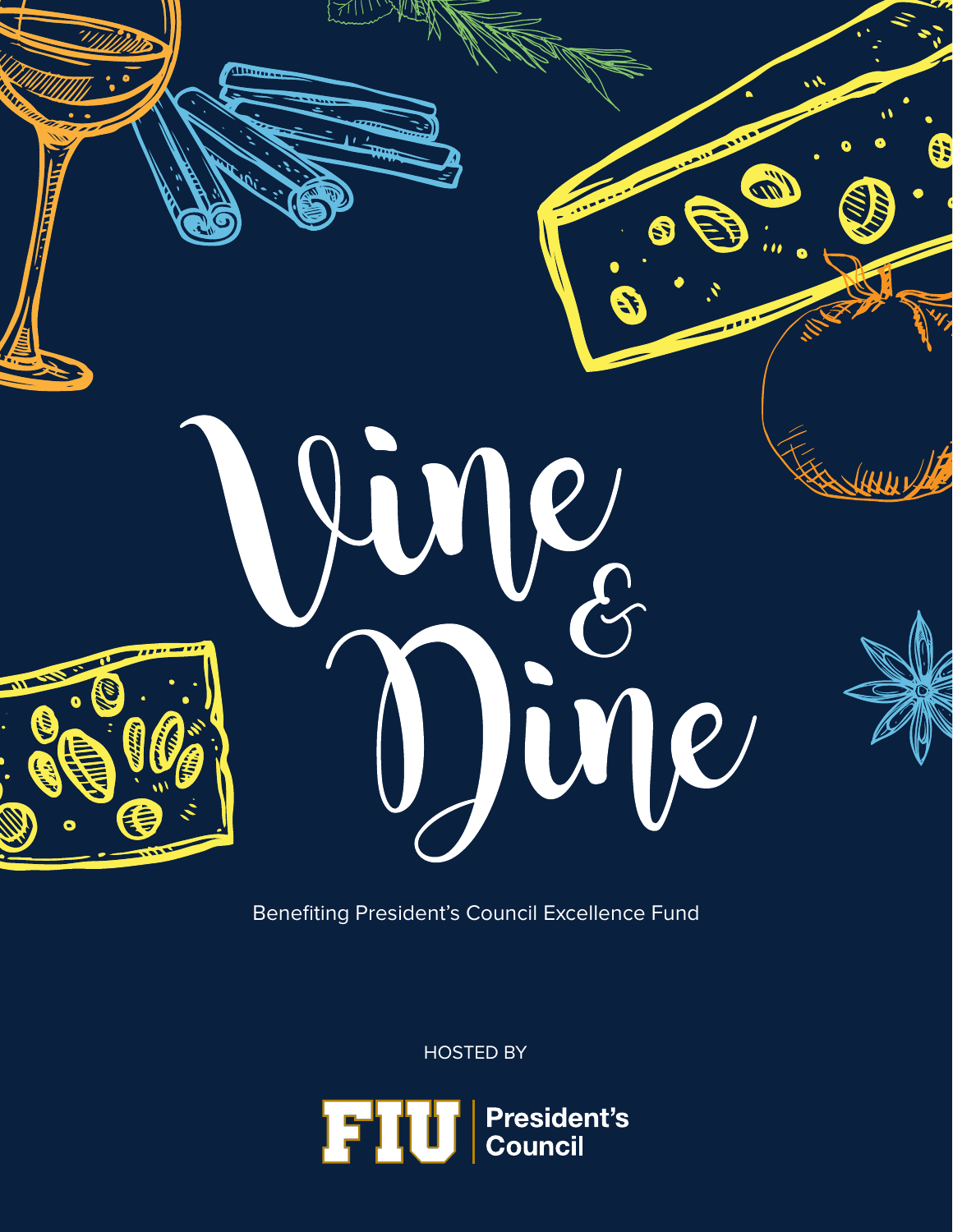# VINE & DINE NETWORKING EVENT

It is a pleasure to announce this spring's networking event supporting the FIU President's Council Excellence Fund. On behalf of the President's Council, I invite you to join us in this partnership by becoming a sponsor. Net proceeds from the **President's Council Vine & Dine** networking event will provide critical funding of activities and initiatives which lead to student excellence and support FIU's vision to serve its students. The event will take place **Wednesday, May 25, 2022**, at **6:00 p.m.** at the **FIU Graham Center Ballrooms**.

Enclosed is a list of sponsorship opportunities. Please take a moment to complete the sponsorship commitment form and return to the address indicated on the form. If you have any questions, please contact Robert Iglesias, Government & Community Affairs Manager, at riglesia@fiu.edu or 305-348-0286.

Thank you for considering a generous contribution to benefit our students.

In Panther Spirit,

Peter Kotte

Pete Koltis **Chair** FIU President's Council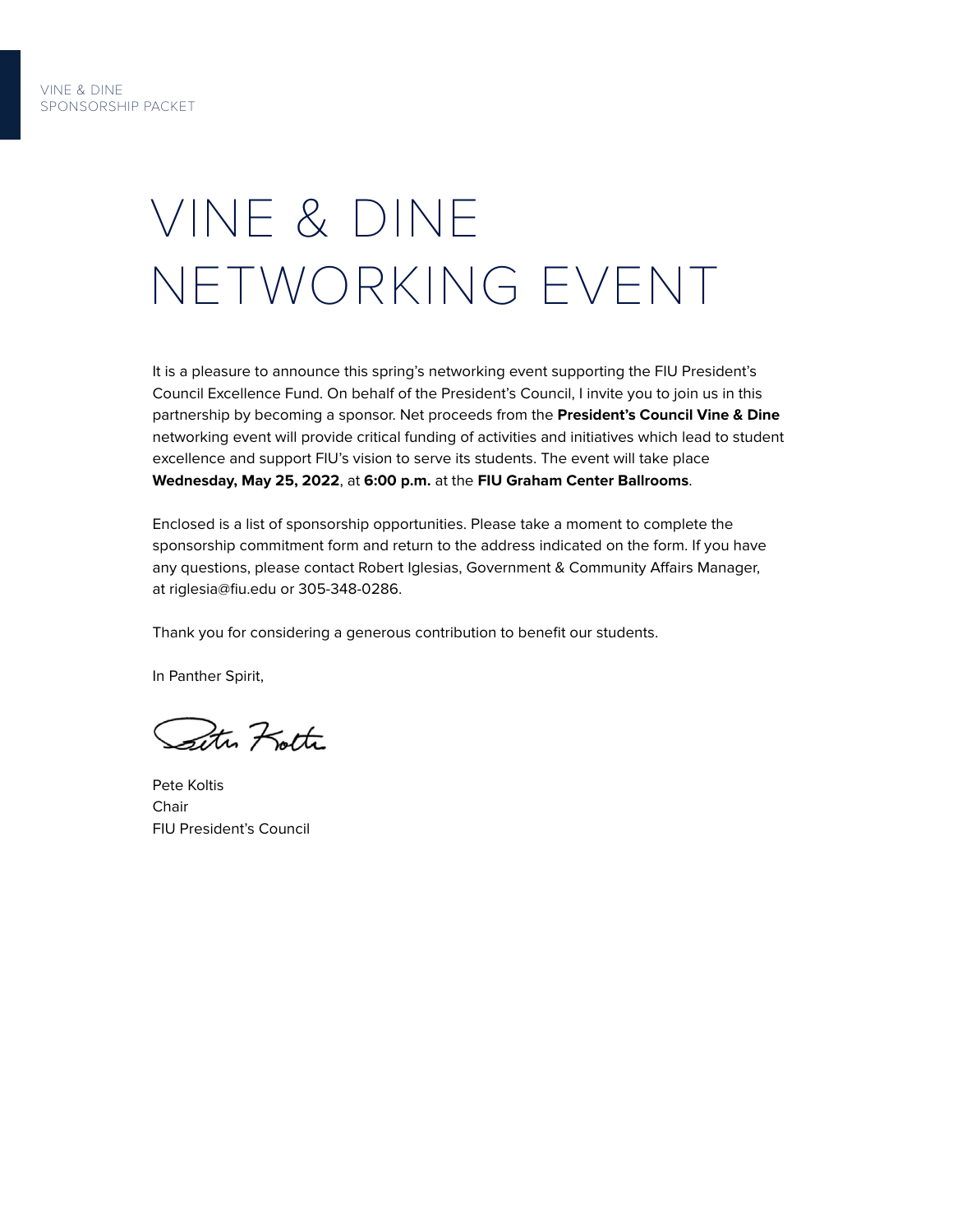# SPONSORSHIP OPPORTUNITIES

#### PRESENTING SPONSOR

### **\$5,000**

- Check presentation and photoop with university leadership
- Special keynote speaking opportunity at event
- Reserved tickets for 12 individuals at event
- Recognition on FIU News in post-event article
- Premier logo recognition as Presenting Sponsor on invitation, event website, and all marketing materials
- Logo recognition as Presenting Sponsor on video reel during event

BLUE SPONSOR

## **\$3,000**

- Reserved tickets for 8 individuals at event
- Recognition on FIU News in post-event article
- Premier logo recognition as Blue Sponsor on invitation, event website, and all marketing materials
- Logo recognition as Blue Sponsor on video reel during event

### GOLD SPONSOR

## **\$1,500**

- Reserved tickets for 4 individuals at event
- Recognition on FIU News in post-event article
- Premier logo recognition as Gold Sponsor on invitation, event website, and all marketing materials
- Logo recognition as Gold Sponsor on video reel during event

Net proceeds for Vine & Dine will go towards the FIU President's Council Excellence Fund.

Note that your contribution may be considered tax deductible, where allowed, to the fullest extent under the law as allowed by IRS regulations. Purchase of Ads are not considered charitable. Any and all net proceeds from this event, after payment of associated expenses, may be used to support the FIU President's Council Excellence Fund through the FIU Foundation, Inc. The amount of your contribution that is deductible is limited to the excess of your contribution over the value of the goods and services provided to you. In accordance with Foundation policy, the Foundation may assess a one-time Advancement Initiative Fee in the amount of 3% of the Gift ("Initiative") to support the University's general fundraising and capital campaign expenditures. The Initiative will be collected with the first installment of the Gift (and any subsequent installment, if necessary) in order to fulfill the Initiative as soon as practicable.